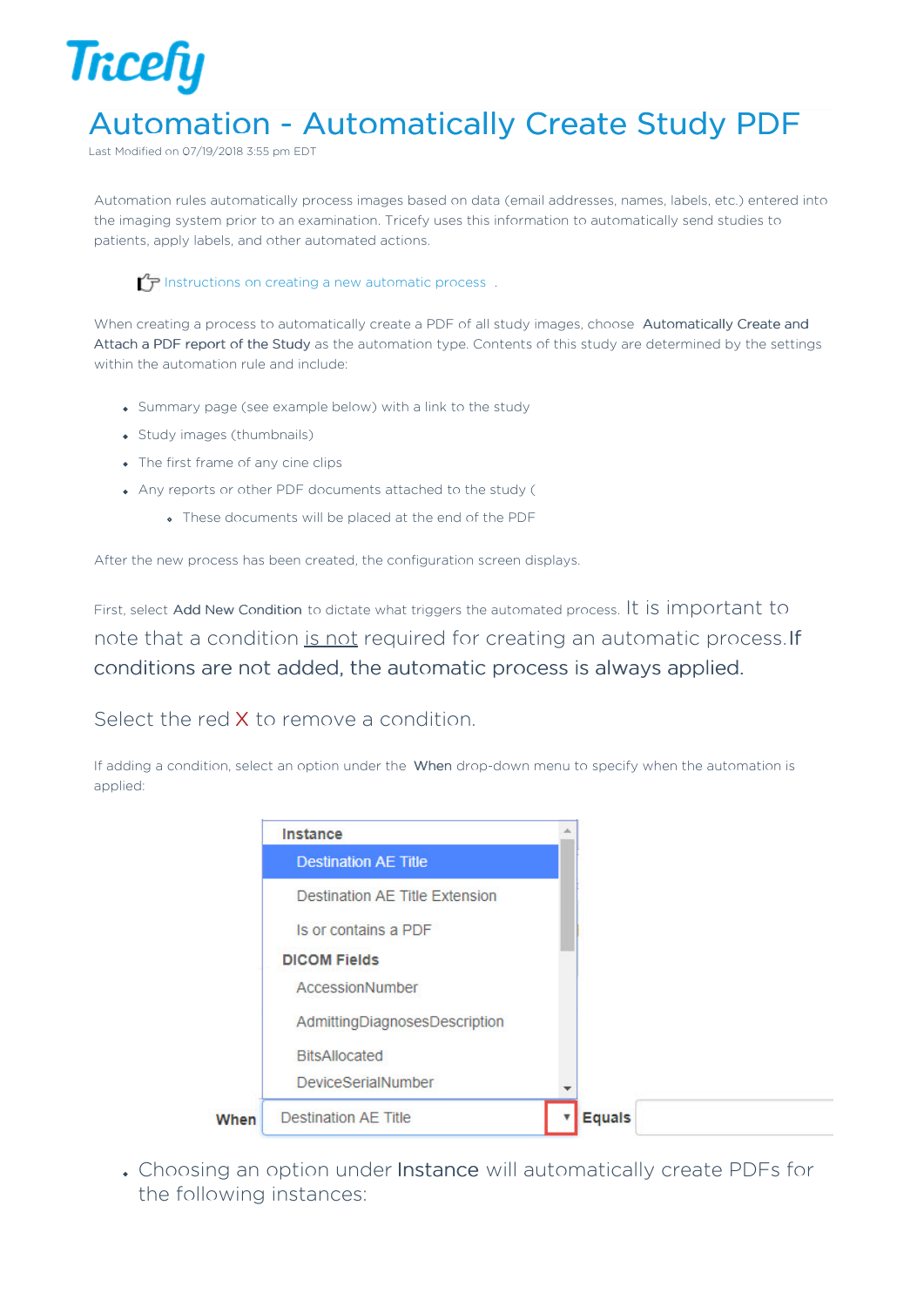

- Destination AE Title or Extension will create a PDF each time a specific imaging system is used
	- We created two stores when configuring the ultrasound system
		- These stores are typically named "archive" and "patient" refer to your DICOM settings
	- **Enter the name of the store into the Equals text box**
- Is or contains a PDF will create a PDF each time the study contains a PDF document
	- Leave the Equals text box empty
- Choosing an option under DICOM Fields will create a PDF each time specific information is entered into that DICOM field
	- Type the information that needs to be entered into the Equals text box

#### Next, complete the following settings:

### Wait time before generating PDF 15 minutes  $\overline{\mathbf{v}}$ Wait this long for additional files before generating the PDF. Include Images Adds image files to the PDF. Include Secondary Captures Add secondary capture type images to the PDF. Append PDFs Add all PDF files in the study as additional pages in the PDF. Use Anonymous Link In place of a permalink Secondary Captures Use Full Page Reports from the modality may not be legible as quarter-page sized thumbnails **Update Automation Settings**

- . Wait time: This is amount of time between when the study is uploaded to Tricefy and when the PDF is generated
	- 15 minutes is the recommended wait time for most systems
		- Select 30, 45, or 60 minutes if your system is slower or integrated with an EMR
		- Select Instant if you would like the PDF made without any delay
- Uncheck Include Images to create a PDF without any images
	- PDF will only contain a summary page (see example below)
- Uncheck Include Secondary Captures to exclude items that are not images or PDFs
	- This includes SR reports and images exported from an EMR or other system
- Check Append PDFs to include any PDFs attached to the study at the end of the document
- Check Use Anonymous Link to replace the permanent link (default) with an anonymized patient link
	- Use this option if intending to share the PDF with patients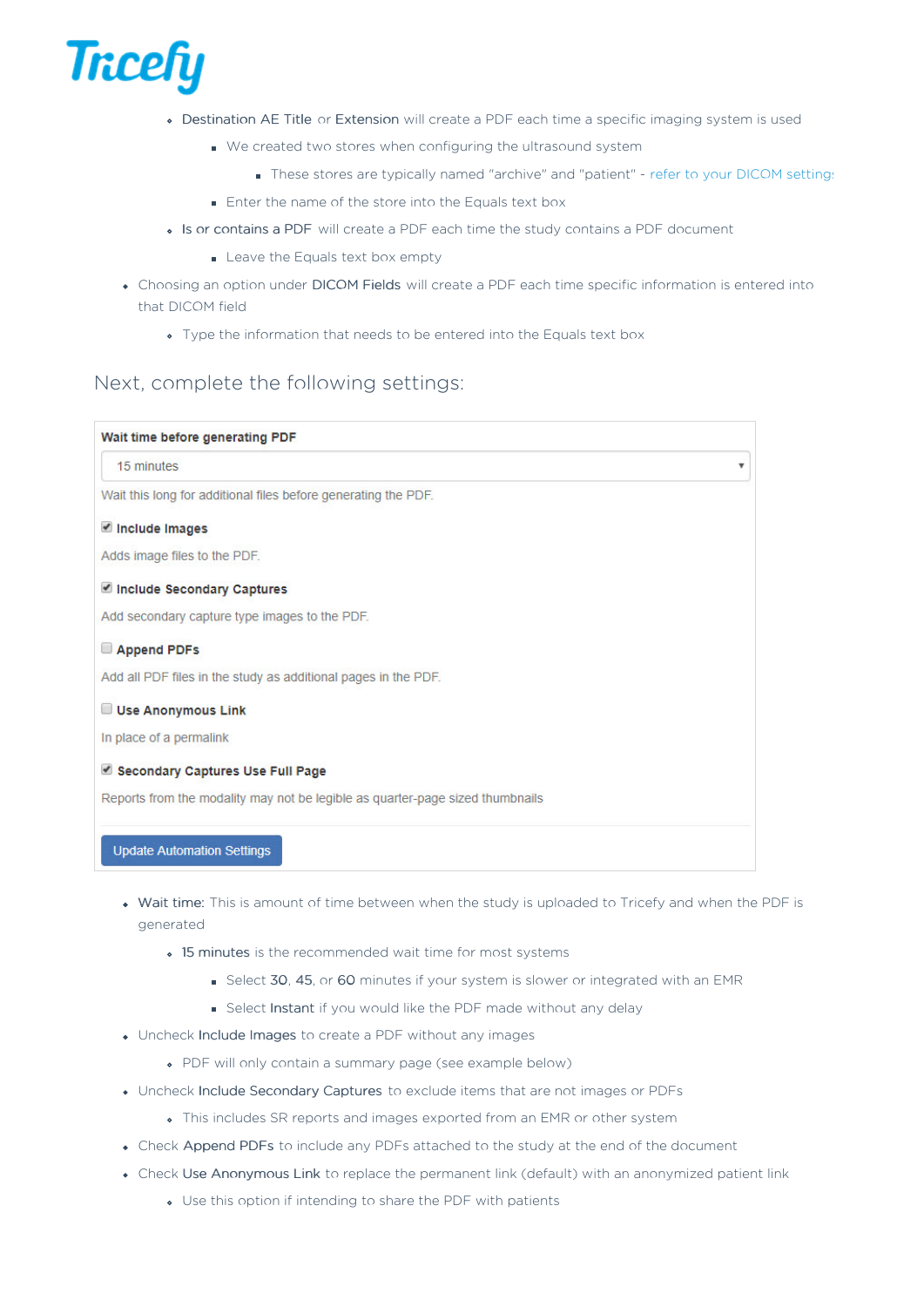

- If including secondary captures, we recommend leaving Secondary Captures Use Full Page checked
	- Secondary captures often contain text, which is hard to read within a thumbnail

Select Update Automation Settings to save the content on this screen and return to the Automation Setup page.

This process is now listed under Saved Automations, where it can be edited, deleted, or disabled.

# Sample PDF

The PDF will automatically generate once all files are uploaded and the wait time has elapsed. You will see your PDF within the study:



Select the newly-created report to display it in the viewer :



The PDF will have a cover a page that includes the patient's name, thumbnails (if Include Images is selected in the automation settings), as well as:

A Unique ID that is applied to every study